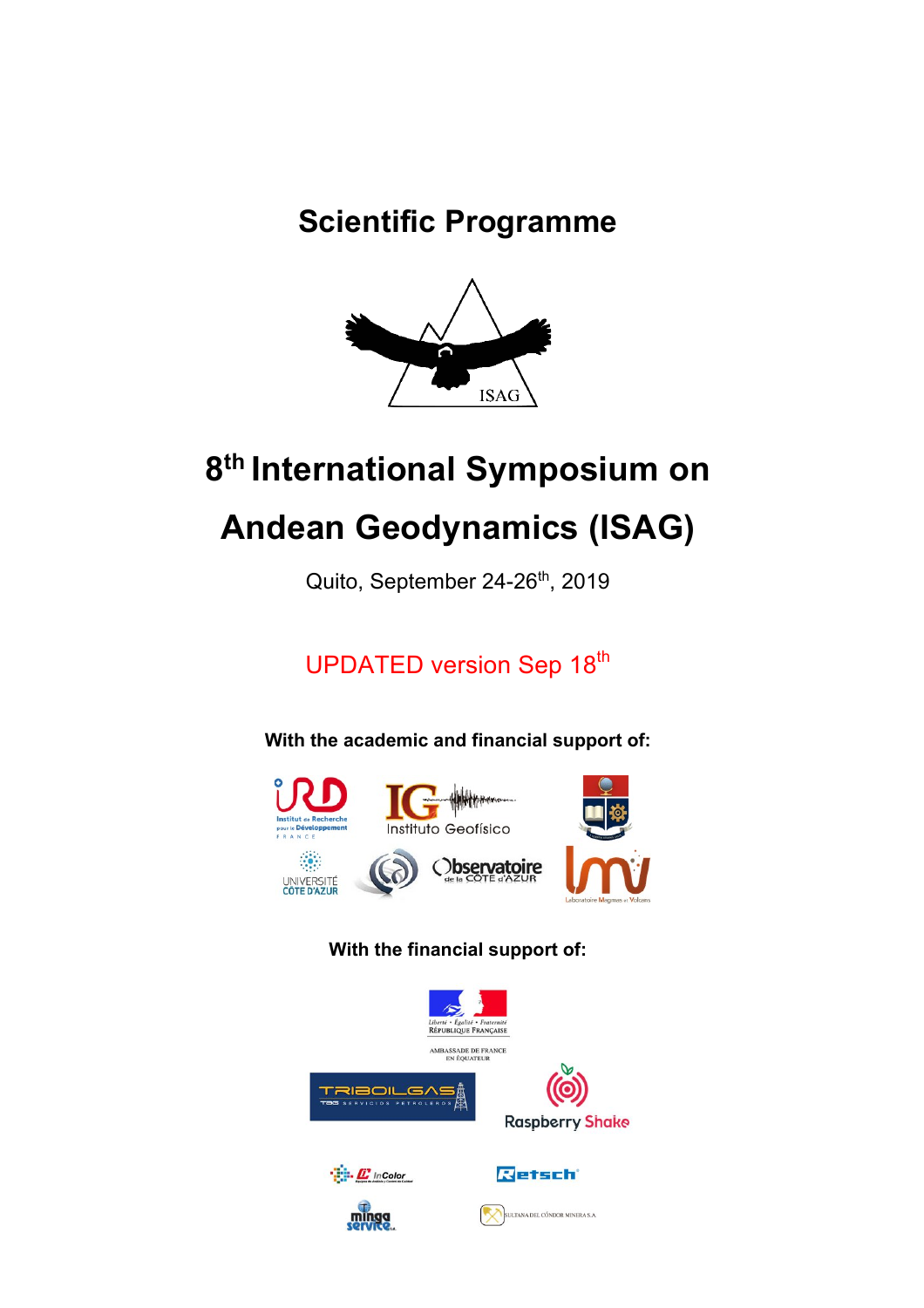# **The symposium at a glance**

**September** 

**26th 24th 25th Salon Cipreses (I) 8h00-8h30** Opening ceremony **8h30-8h45 8h45-9h00 9h00-9h15** Plenary session Plenary sessionPlenary session **9h15-9h30 9h30-9h45 9h45-10h00** 10h00-10h30 Coffee-break Coffee-break Coffee-break Keynote:<br>V.A. Ramos Keynote: P. Molnar Keynote: S. Mahlburg Kay 10h30-11h15 **11h15-11h30 11h30-11h45** Plenary session | Plenary session | Plenary session **11h45-12h00 12h00-12h15 12h15-14h00** Lunch Lunch Lunch **September September September 24th 25th 26th Salon Cipreses (I)** Г **14h00-14h15 14h00-14h15** Keynote: **14h15-14h30 14h15-14h30** Active Tectonics & **E. Calais 14h30-14h45 14h30-14h45 14h45-15h00 14h45-15h00** Deformation I

**September** 

**September** 

|                                                          | <b>September</b><br>24 <sup>th</sup> | <b>September</b><br>25 <sup>th</sup>                                    | <b>September</b><br>26 <sup>th</sup> |                                                          | <b>September</b><br>24 <sup>th</sup> | <b>September</b><br>25 <sup>th</sup> | <b>September</b><br>26 <sup>th</sup> |
|----------------------------------------------------------|--------------------------------------|-------------------------------------------------------------------------|--------------------------------------|----------------------------------------------------------|--------------------------------------|--------------------------------------|--------------------------------------|
|                                                          |                                      | Salon Cipreses (I)                                                      |                                      |                                                          |                                      | <b>Salon Los Alamos (II)</b>         |                                      |
| 14h00-14h15<br>14h15-14h30<br>14h30-14h45                | Active Tectonics &                   | Keynote:<br>E. Calais                                                   | Magmatism                            | 14h00-14h15<br>14h15-14h30<br>14h30-14h45                | Andean structure                     | Keynote: E. Calais                   | Seismology I                         |
| 14h45-15h00<br>15h00-15h15<br>15h15-15h30                | Deformation I                        | <b>Tectonics &amp; Basins</b>                                           |                                      | 14h45-15h00<br>15h00-15h15<br>15h15-15h30                |                                      | Volcanology II                       |                                      |
| 15h30-16h00                                              | Coffee-break                         | Coffee-break                                                            | Coffee-break                         | 15h30-16h00                                              | Coffee-break                         | Coffee-break                         | Coffee-break                         |
| 16h00-16h15<br>16h15-16h30<br>16h30-16h45<br>16h45-17h00 | Deformation II                       | Active Tectonics & Tectonics & Basins Tectonics & Basins<br>$_{\rm II}$ | III                                  | 16h00-16h15<br>16h15-16h30<br>16h30-16h45<br>16h45-17h00 | Volcanology I                        | Volcanology III                      | Seismology II                        |
| 17h00-18h30                                              | Poster session                       | Poster session                                                          | Poster session                       | 17h00-18h30                                              | Poster session                       | Poster session                       | Poster session                       |
| 18h30-19h00                                              |                                      |                                                                         | Closing ceremony                     |                                                          |                                      |                                      |                                      |

| 14h00-14h15<br>14h15-14h30<br>14h30-14h45                | <b>Active Tectonics &amp;</b><br>Deformation I | Keynote:<br>E. Calais                                                   | Magmatism                          | 14h00-14h15<br>14h15-14h30<br>14h30-14h45                |
|----------------------------------------------------------|------------------------------------------------|-------------------------------------------------------------------------|------------------------------------|----------------------------------------------------------|
| 14h45-15h00<br>15h00-15h15<br>15h15-15h30                |                                                | Tectonics & Basins                                                      |                                    | 14h45-15h00<br>15h00-15h15<br>15h15-15h30                |
| 15h30-16h00                                              | Coffee-break                                   | Coffee-break                                                            | Coffee-break                       | 15h30-16h00                                              |
| 16h00-16h15<br>16h15-16h30<br>16h30-16h45<br>16h45-17h00 | Deformation II                                 | Active Tectonics & Tectonics & Basins Tectonics & Basins<br>$_{\rm II}$ | <b>III</b>                         | 16h00-16h15<br>16h15-16h30<br>16h30-16h45<br>16h45-17h00 |
| 17h00-18h30<br>18h30-19h00                               | Poster session                                 | Poster session                                                          | Poster session<br>Closing ceremony | 17h00-18h30                                              |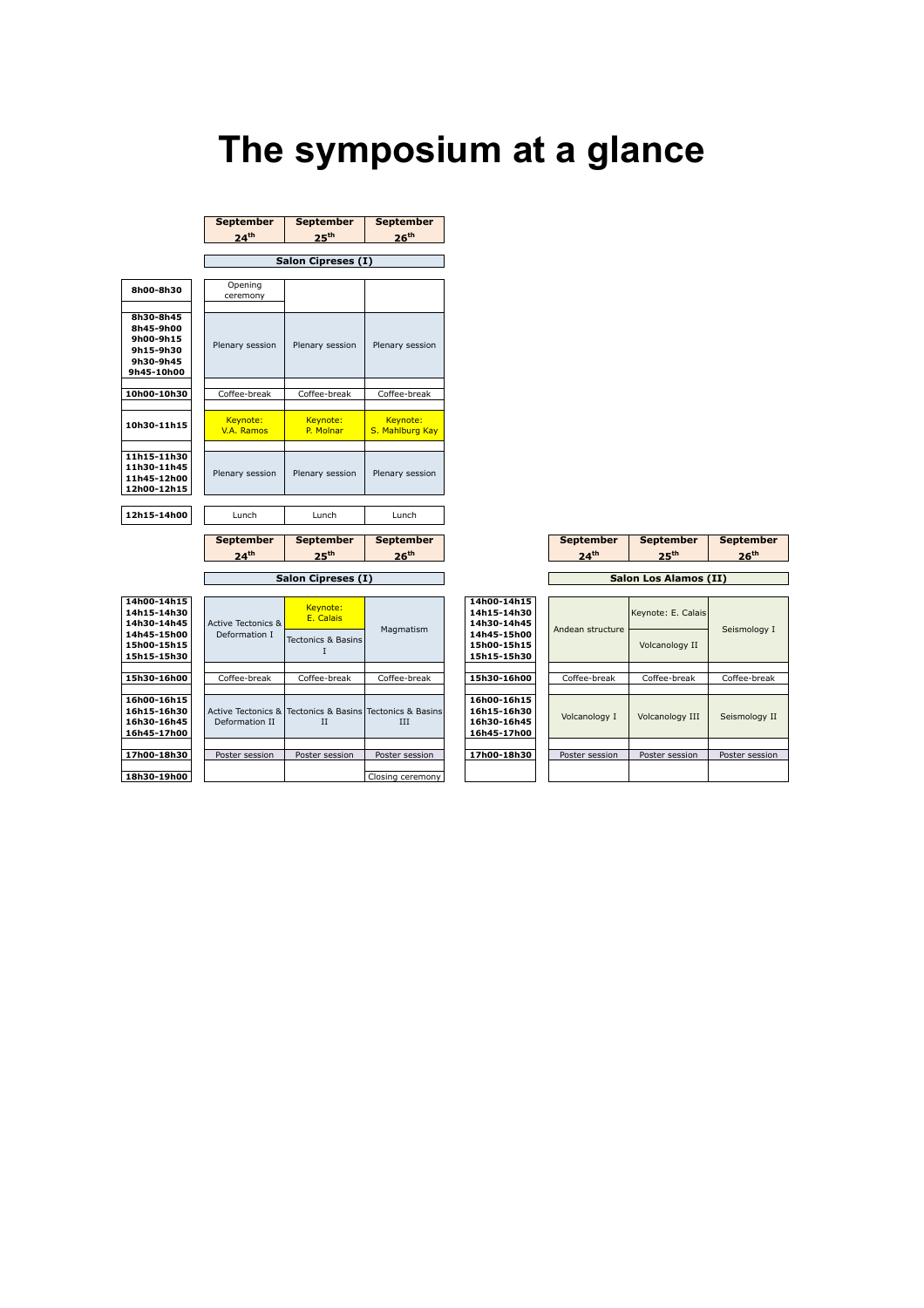## **September 24th**

08h00-08h30 Opening ceremony

#### *Salon Cipreses (I): Plenary session*

*Conveners: J.-L. Le Pennec (IRD, LMV) and S. Hidalgo (IG-EPN)*

- 08h30-08h45 *L. Audin et al.* Ten years of multidisciplinary approaches to unveil the crustal active tectonics in Ecuador
- 08h45-09h00 *A. Alvarado et al.* Características de la deformación cortical en el Ecuador
- 09h00-09h15 *F.A. Audemard and H. Mora Páez.* Net northeast slip of the North Andes Sliver (NAS) along the Eastern Frontal Fault System (EFFS), northwestern South America (NW SA)
- 09h15-09h30 *S. Beck et al.* A tale of two modern flat slabs along the South America Convergent Margin
- 09h30-09h45 *B. Potin et al.* Tomography of Chile
- 09h45-10h00 *L. Giambiagi et al.* Contemporary stress field, crustal deformation, exhumation and sedimentation during the building of the Central Andes over the last 20 my: Advances in the Central Andean Stress Field Evolution Project
- 10h00-10h30 Coffee break
- 10h30-11h15 *Keynote. V.A. Ramos.* Fifty years of Plate Tectonics in the Andes: Past challenges and future perspectives
- 11h15-11h30 *R. Spikings et al.* The Permo-Triassic history of magmatic rocks of the Northern Andes (Colombia and Ecuador): supercontinent assembly and disassembly
- 11h30-11h45 *A. Cardona et al.* Clues on the Cenozoic orogenic growth of Southermost Colombian Andes
- 11h45-12h00 *G. Bayona et al.* Changes in relative motion between western oceanic plates and the NW corner of South-America: cases of Middle Jurassic and Middle Eocene
- 12h00-12h15 *S. León et al.* Late Cenozoic chronology and tectonic evolution of the northern Colombian forearc basin: Insights from a multidisciplinary approach
- 12h15-14h00 Lunch

#### *Thematic sessions*

*Salon Cipreses (I) : Active tectonics and deformation I Conveners: L. Audin (IRD) and C. Benavente (INGEMMET)*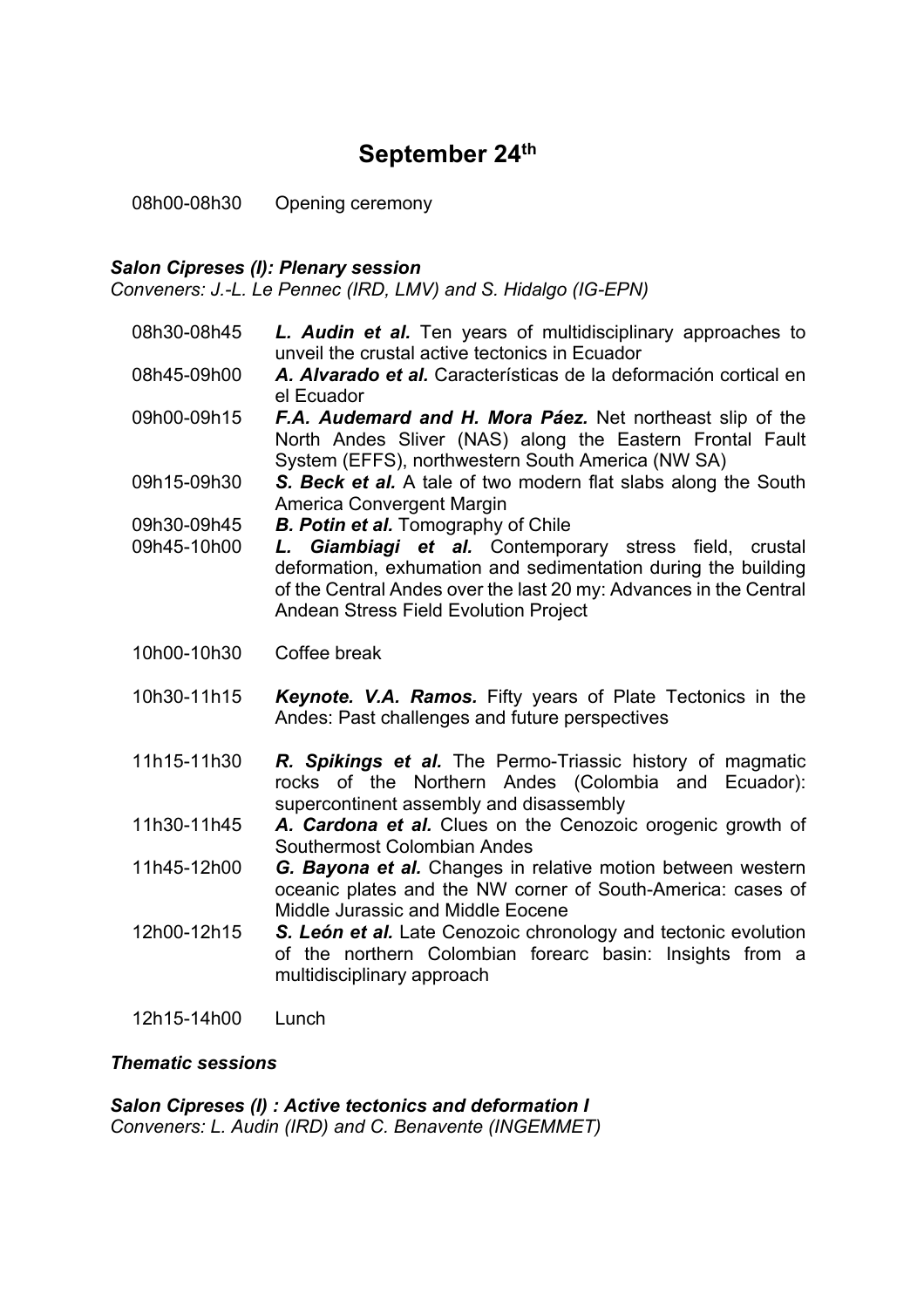- 14h00-14h15 *S. Baize et al*. New data on active tectonics and earthquake geology of the Pallatanga Fault, Central Andes of Ecuador
- 14h15-14h30 *L. Astudillo et al.* Holocene deformation along the Liquiñe Ofqui Fault Zone, southern Chile: Field observations, tephrochronological correlations and geomorphic analysis
- 14h30-14h45 *J.-Y. Collot et al.* The Esmeraldas Canyon: a helpful marker of the Pliocene- Pleistocene tectonic deformation of the north Ecuador southwest Colombia convergent margin
- 14h45-15h00 **C. Martillo et al.** Deformation of the continental shelf of Ecuador during the Quaternary and consequences on coastal evolution
- 15h00-15h15 *M. Saillard et al.* MARACAS ANR project: MARine terraces along the northern Andean Coast as a proxy for seismic hazard Assessment
- 15h15-15h30 *F. Michaud et al.* Formation of a giant honeycomb seafloor morphology on the Carnegie ridge: potential geodynamic significance
- 15h30-16h00 Coffee break

#### *Salon Cipreses (I): Active tectonics and deformation II*

*Conveners: L. Audin (IRD) and C. Benavente (INGEMMET)*

| 16h00-16h15 | J.C. Villegas-Lanza and J.M. Nocquet. Crustal deformation in<br>northern Peru Andes derived from GPS measurements                                          |
|-------------|------------------------------------------------------------------------------------------------------------------------------------------------------------|
| 16h15-16h30 | F. Delgado et al. What are the main factors that trigger the<br>giant- landslides in the Peruvian western Andes? The Aricota<br>giant-landslide case study |
| 16h30-16h45 | C. Sue et al. Exhumation of the Fitz Roy Granite: How Efficient<br>are the Mantle and Glaciations Processes?                                               |
| 16h45-17h00 | X. Robert et al. Evidence for a great Mw>7 Pre-Hispanic (AD<br>1300-1400) Crustal Earthquake in the Forearc of Peru                                        |
| 17h00-18h30 | Poster session                                                                                                                                             |

*Salon Los Alamos (II): Andean structure imaged by geophysical studies*

*Conveners: M. Ruiz (IG-EPN) and M. Assumpçao (U. Sao Paolo)*

| 14h00-14h15 | M. Bianchi et al. Effect of the Cold Nazca Slab on the Depth of<br>the 660-km Discontinuity in South America                                                                 |
|-------------|------------------------------------------------------------------------------------------------------------------------------------------------------------------------------|
| 14h15-14h30 | <b>E. Rodriguez et al.</b> Mantle Dynamics of the Andean Subduction<br>Zone from Teleseismic S-Wave Tomography                                                               |
| 14h30-14h45 | K. Ramírez et al. Development of a new crustal thickness map<br>of Venezuela based on seismological and gravimetric data                                                     |
| 14h45-15h00 | <b>T. Habel et al.</b> Unraveling the contribution of the west mountain<br>front to Andean mountain-building in North Chile (20°S)                                           |
| 15h00-15h15 | V. Sallares et al. The complexity of the NE Ecuador subduction<br>megathrust system revealed by joint 3D inversion of refraction<br>and inter- plate reflection travel-times |
| 15h15-15h30 | <b>B. Valette et al.</b> Geometry of Moho, crustal seismicity and                                                                                                            |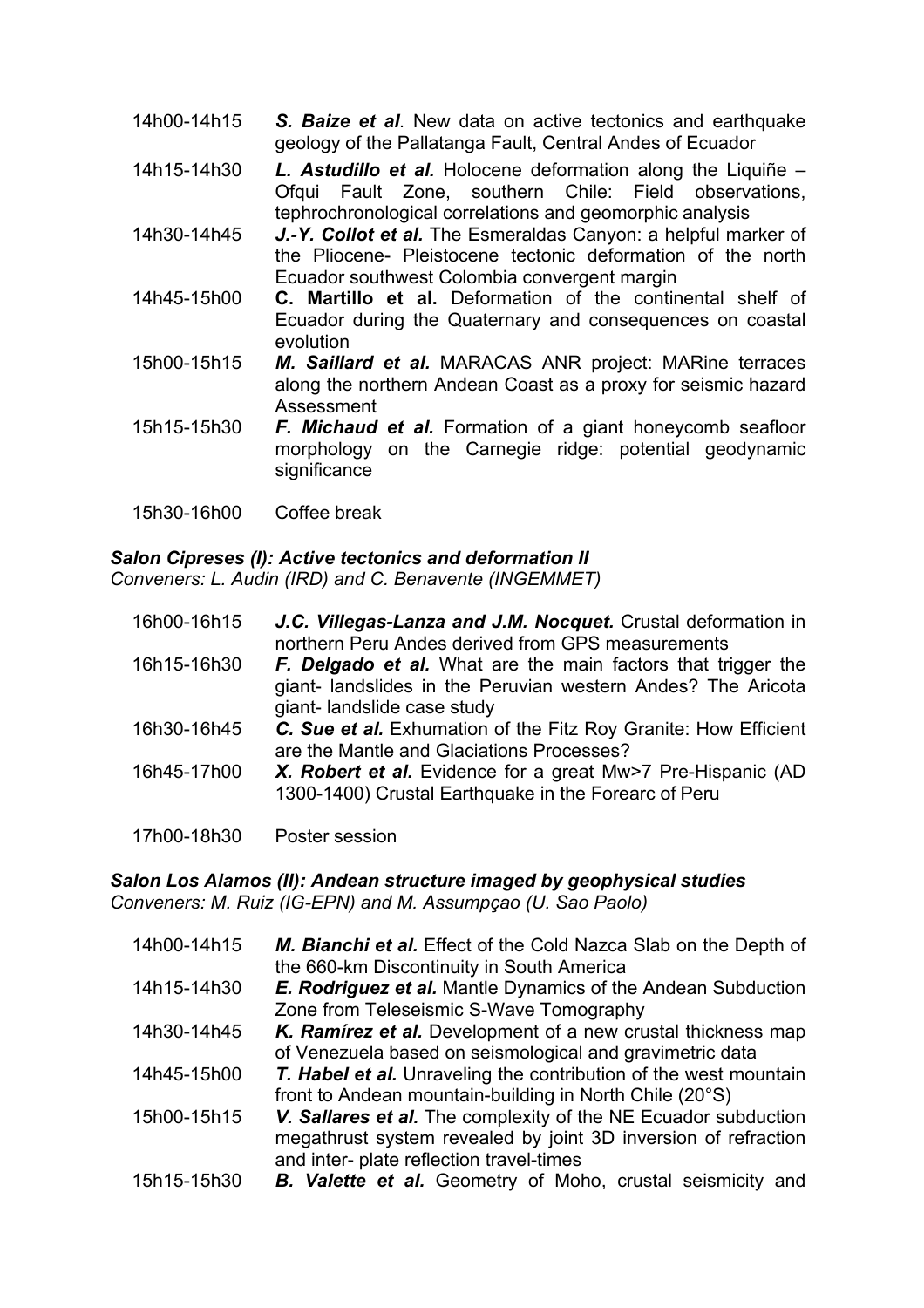volcanic reservoir beneath Ecuador

15h30-16h00 Coffee break

#### *Salon Los Alamos (II): Volcanology I*

*Conveners: P. Samaniego (IRD, LMV) and S. Hidalgo (IG-EPN)*

- 16h00-16h15 *B. Bernard and D. Andrade.* Large volcanic debris avalanches in Ecuador
- 16h15-16h30 *J. Mariño et al.* Successive destabilization of a dome complex constructed on an extinct, hydrothermally altered volcano: The Tutupaca Volcano case study (Southern Perú)
- 16h30-16h45 *J.L. Le Pennec et al.* Identification of a major blast layer resolves debates on the source of avalanche breccias at Imbabura- Cubilche volcanoes, Ecuador
- 16h45-17h00 *M. Rivera et al.* The eruptive chronology of the Yucamane-Calientes compound volcano: a potentially active edifice of the Central Andes (Southern Peru)
- 17h00-18h30 Poster session

### **September 25th**

#### *Salon Cipreses (I): Plenary session*

*Conveners: S. Carretier (IRD) and R. Riquelme (U. Católica del Norte)*

- 08h30-08h45 *A. Folguera et al.* Review and update about the late Triassic to Jurassic tectonics through the transition zone between the southern Central and Patagonian Andes 08h45-09h00 *F. Bechis et al.* Tectonic evolution of the North Patagonian Andes, from the exhumed crystalline rocks to the foreland basin 09h00-09h15 *L. Fennell et al.* Eocene to modern topographic evolution of an Andean retroarc foreland basin (35°S) from stable isotope paleoaltimetry: implications for tectonic and geodynamic models 09h15-09h30 *L. Sagripanti et al.* On the occurrence of Quaternary upperplate deformation in the Southern Central Andes (36°- 38°S): interaction between mantle dynamics and tectonics? 09h30-09h45 *L. Fernández Paz et al.* Variable magmatic features of Oligocene-early Miocene Patagonian magmatism as result of subduction-induced mantle dynamics 09h45-10h00 *F. García et al.* Current crustal deformation in the Southern Andes from GPS: Active tectonics ans volcanism associated to
- 10h00-10h30 Coffee break

the seismic cycle

10h30-11h15 *Keynote: P. Molnar.* Crustal shortening and removal of mantle lithosphere in the geodynamics of the Andes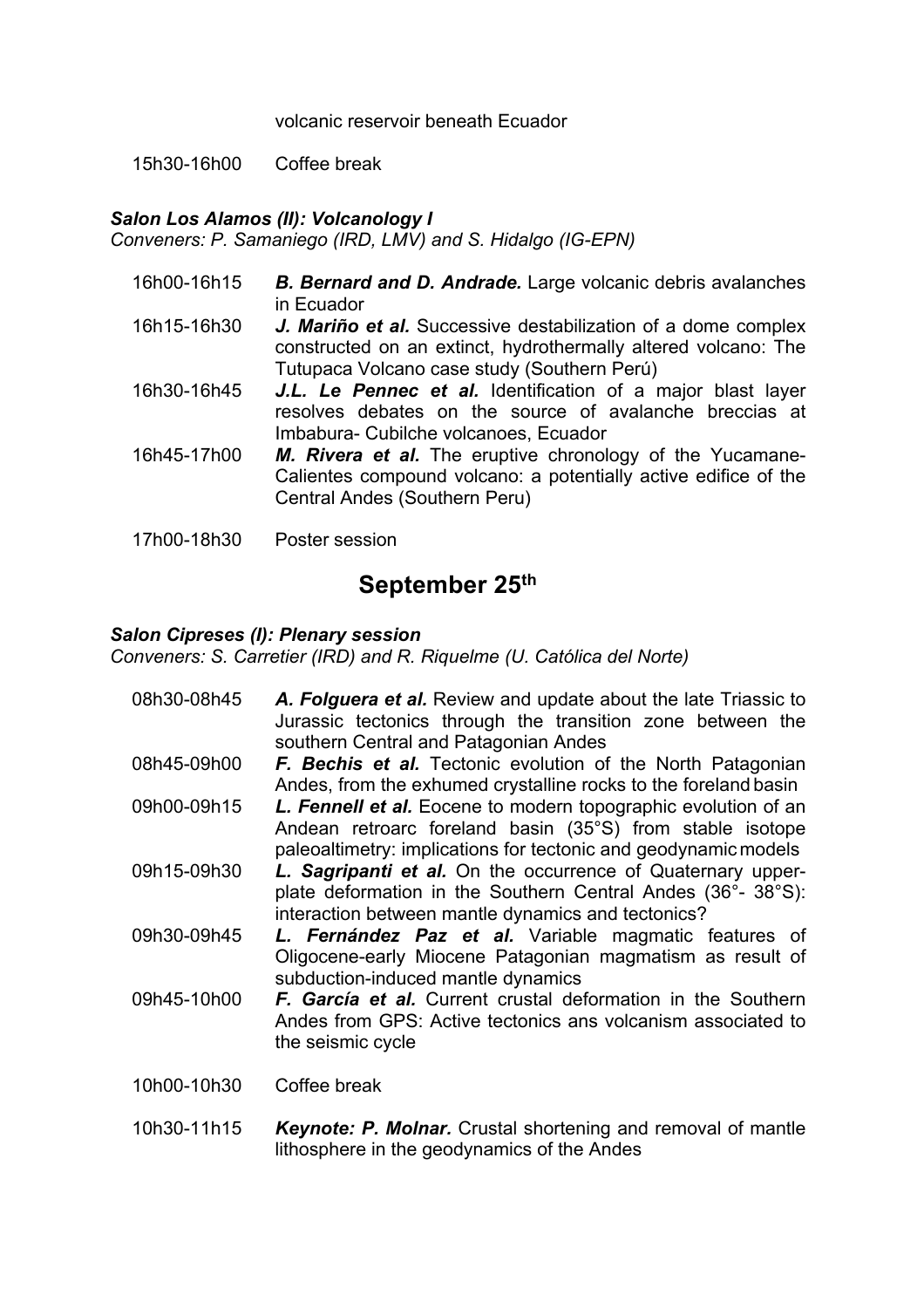- 11h15-11h30 *J. Suriano et al.* Cenozoic synorogenic deposits in the Southern Central Andes: a key to understanding the causes and consequences of orogenic building
- 11h30-11h45 *D. Carrizo and J. Fuentes.* The role of the Interplay between deep and shallow crustal structures in the metallogenic architecture of Central Andes: renewing the paradigm
- 11h45-12h00 *P. Baby et al.* Thrust tectonics, crustal thickening, hydrocarbon and ore deposits in northern Central Andes
- 12h00-12h15 *S. Vaca et al.* Focal mechanism solutions using Waveform Inversion: A new catalogue for Ecuador
- 12h15-14h00 Lunch
- 14h00-14h45 *Keynote: E. Calais.* Seismic hazard and risk assessment based on the Haiti experience

#### *Thematic sessions*

#### *Salon Cipreses (I): Tectonics & Basins I*

*Conveners: A. Folguera (U. Buenos Aires) and A. Egüez (EPN)*

| 14h45-15h00 | M.J. Hernández Salazar et al. Evolution of the Ecuadorian shelf<br>fore-arc basins during the Neogene                         |
|-------------|-------------------------------------------------------------------------------------------------------------------------------|
| 15h00-15h15 | J.N. Proust et al. Importance of seamounts subduction on<br>frontal erosion of active margins. Example of the large submarine |
| 15h15-15h30 | landslides of the Ayampe region of the Ecuadorian margin<br>C. Witt et al. Evolution of the Northern Andes Cenozoic           |
|             | magmatic arc as recorded in the forearc detrital record                                                                       |
|             |                                                                                                                               |

15h30-16h00 Coffee break

#### *Salon Cipreses (I): Tectonics & Basins II*

*Conveners: A. Folguera (U. Buenos Aires) and A. Egüez (EPN)*

| 16h00-16h15 | A. Encinas et al. Tectonosedimentary evolution of the Coastal<br>Cordillera of south-central Chile during the Neogene                         |
|-------------|-----------------------------------------------------------------------------------------------------------------------------------------------|
| 16h15-16h30 | M.C. Genge et al. Meso-Cenozoic exhumation of Patagonia<br>between latitudes 40 and 45 °S constrained by low-temperature<br>thermochronometry |
| 16h30-16h45 | <b>B. Aguirre Urreta et al.</b> The Neuquén Basin of west-central<br>Argentina: an exceptional Andean setting in Mesozoic times               |
| 16h45-17h00 | M. Lupi et al. Crustal Structure and tectonic deformation of the<br>Southern Central Andes between 33°S and 38°S                              |
| 17h00-18h30 | Poster session                                                                                                                                |

# *Salon Los Alamos (II): Volcanology II*

*Conveners: B. Bernard (IG-EPN) and M. Rivera (INGEMMET)*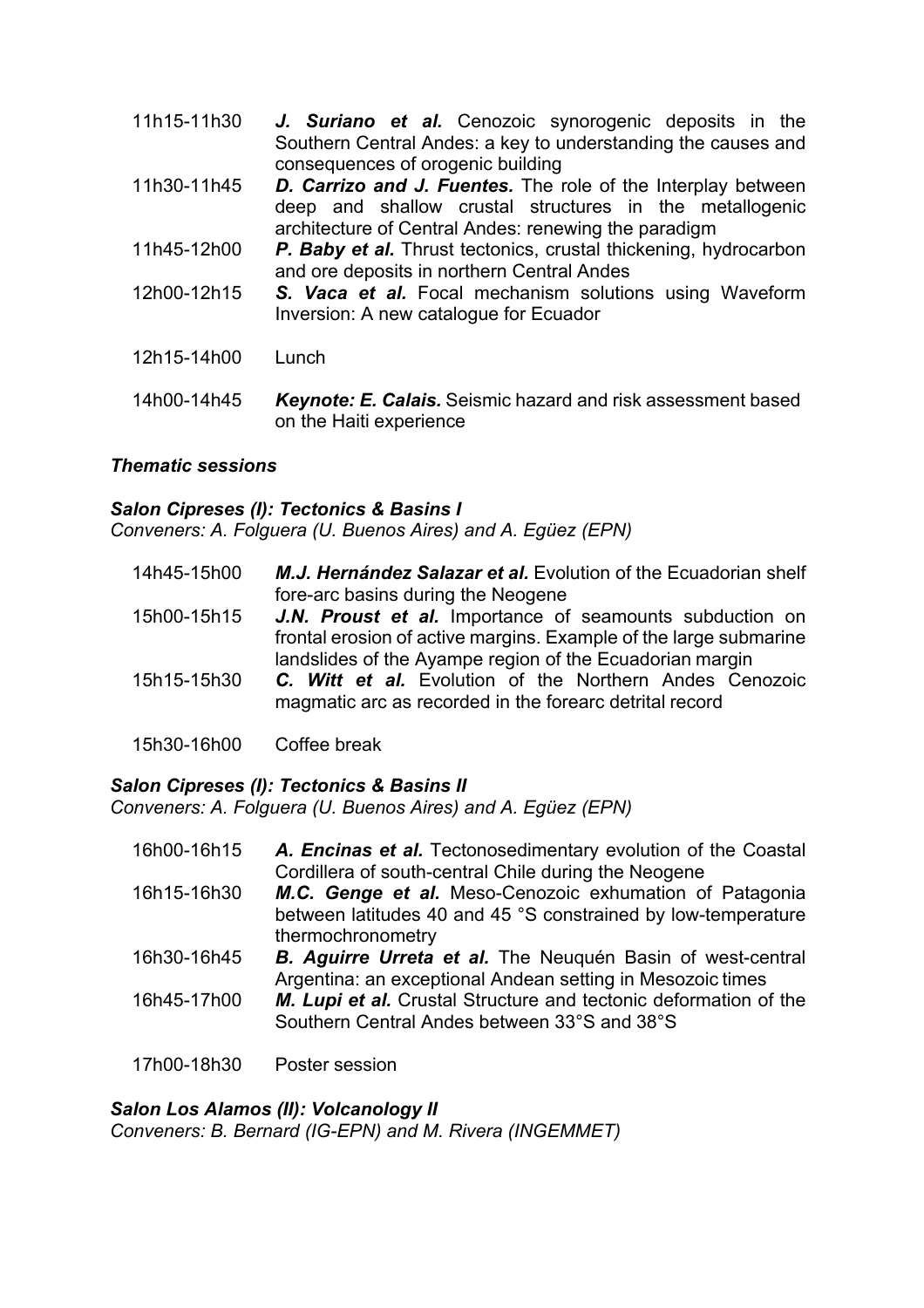- 14h45-15h00 *M.C. Ruiz et al.* Changes in anisotropy directions at volcanoes in the Ecuadorean Andes
- 15h00-15h15 *P. Ramón et al.* Twenty years of the Tungurahua Volcano Observatory during the 1999-2016 eruptive period
- 15h15-15h30 *Piispa et al.* Paleo- and rock-magnetic record of the Imbabura volcanic units: Implications for the tectonomagmatic evolution of the volcano and for the Earth's magnetic field at equatorial latitudes
- 15h30-16h00 Coffee break

#### *Salon Los Alamos (II): Volcanology III*

*Conveners: B. Bernard (IG-EPN) and M. Rivera (INGEMMET)*

| 16h00-16h15 | J. Battaglia et al. Autopsy of the January 2010 eruptive phase<br>of Tungurahua volcano (Ecuador) through coupling of seismo-<br>acoustic and SO2 recordings with ash characteristics |
|-------------|---------------------------------------------------------------------------------------------------------------------------------------------------------------------------------------|
| 16h15-16h30 | H.E. Gaunt et al. The July 14th, 2013 vulcanian explosion at<br>Tungurahua Volcano: Pre-explosive conduit conditions                                                                  |
| 16h30-16h45 | <b>I. Molina et al.</b> Explosive activity of the Tungurahua volcano,<br>Ecuador, inferred from acoustic and seismic waveforms analyses<br>the temporal evolution of the source       |
| 16h45-17h00 | <b>P.B. Palacios et al.</b> Seismo-acoustics of paroxysmal eruptions<br>of Tungurahua volcano                                                                                         |
| 17h00-18h30 | Poster session                                                                                                                                                                        |

# **September 26th**

#### *Salon Cipreses (I): Plenary session*

*Conveners: A. Alvarado (IG-EPN) and P. Charvis (IRD, Geoazur)*

08h30-08h45 *A. Egüez et al.* Potential mineral, zones and epochs involved in the metallogenic map of Ecuador 08h45-09h00 *R. Riquelme et al.* Geomorphological and climatic constraints on the supergene processes in the Atacama Desert 09h00-09h15 *V. Oliveros et al.* Reappraisal of the Andean subduction initiation: trenchward arc migration during the Rhaetian in the SW Gondwana Margin 09h15-09h30 *P. Samaniego et al.* The temporal evolution of the Ecuadorian volcanic arc during the last 1 Ma 09h30-09h45 *S. Hidalgo et al.* Evolution of the 2015 Cotopaxi eruption revealed by combined geochemical & seismic observations 09h45-10h00 *G. Monsalve et al.* Is there a Nazca flat-slab beneath Northern Colombia? compilation of seismological evidence 10h00-10h30 Coffee break 10h30-11h15 *Keynote: S. Mahlburg Kay.* Magmatic processes and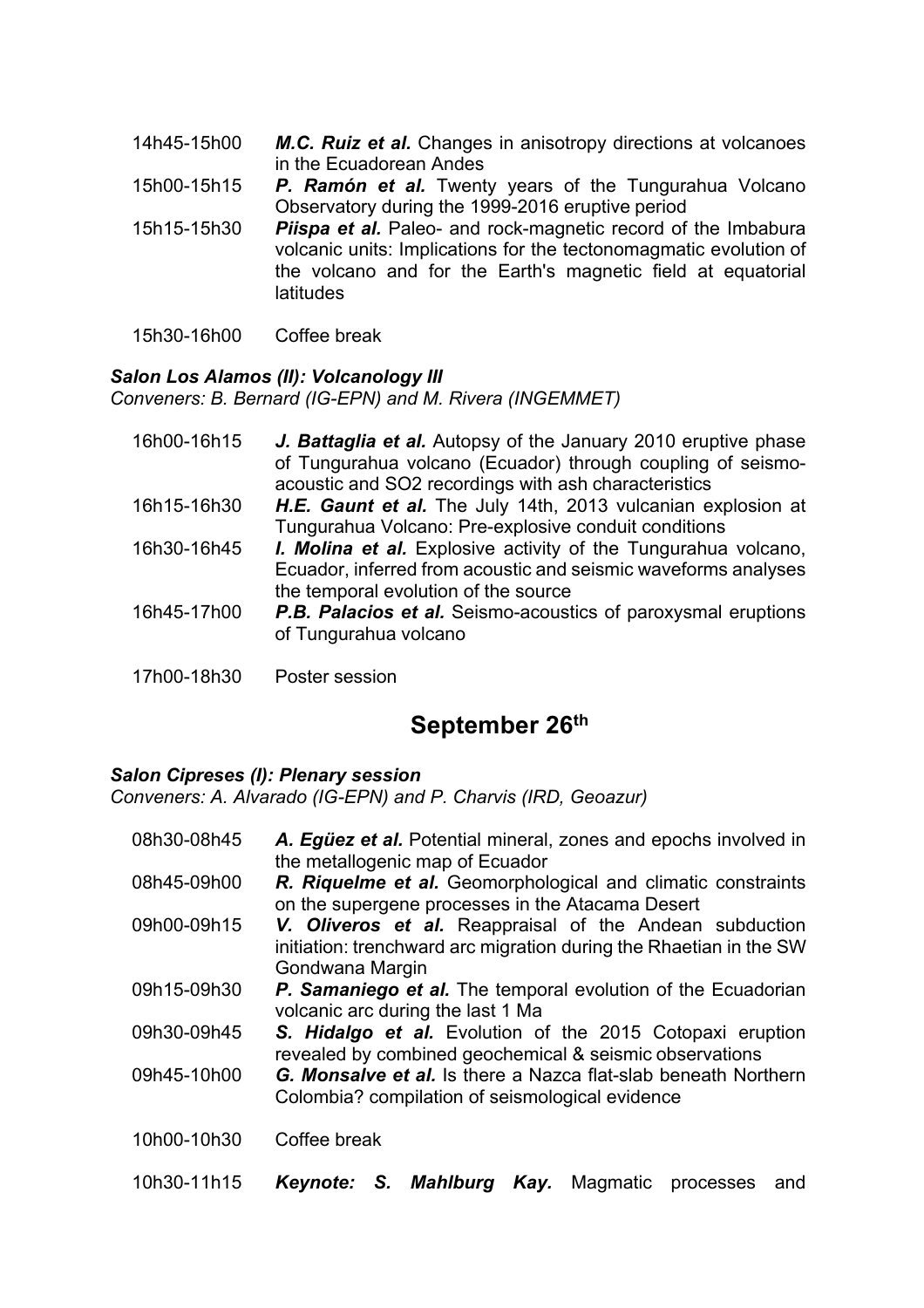chemistry in the Late Cretaceous to Recent Andes

| 11h15-11h30 | H. Agurto-Detzel et al. Ridge subduction and afterslip control<br>aftershock distribution of the 2016 Mw 7.8 Ecuador earthquake |
|-------------|---------------------------------------------------------------------------------------------------------------------------------|
| 11h30-11h45 | P.A. Mothes et al. Heterogeneous Post-Seismic Deformation 3<br>years after the 2016 Mw 7.8 Pedernales Earthquake, Ecuador       |
| 11h45-12h00 | J.-M. Nocquet et al. Slow slip events along the Ecuador<br>subduction zone: an overview                                         |
| 12h00-12h15 | A. Tassara et al. Connecting megathrust earthquake cycle,<br>crustal deformation and volcanism along the Southern Andes         |
| 12h15-14h00 | Lunch.                                                                                                                          |

#### *Thematic sessions*

#### *Salon Cipreses (I): Magmatism*

*Conveners : S. Hidalgo (IG-EPN) and P. Samaniego (IRD, LMV)*

| 14h00-14h15 | S.B. lannelli et al. The passage of the Farallon-Aluk spreading<br>ridge along the Andean margin                                                                              |
|-------------|-------------------------------------------------------------------------------------------------------------------------------------------------------------------------------|
| 14h15-14h30 | M.I. Marín-Cerón et al. Late northern Andean Cenozoic to<br>recent magmatism: A geochronological, petrographical and<br>geochemical review                                    |
| 14h30-14h45 | <b>M.-A. Ancellin et al.</b> Insights in Ecuadorian magma sources:<br>from whole-rock geographical trends to single mineral isotope<br>compositions                           |
| 14h45-15h00 | <b>D.F. Narvaez et al.</b> Olivine-hosted melt inclusion compositions<br>support subducting slab melting under Ecuadorian volcanoes                                           |
| 15h00-15h15 | D. Jaldín et al. There was a tectonomagmatic cycle during the<br>Miocene which controlled the volcanism and a local collapse of<br>the western Puna $(24.5^{\circ}$ -26.5°S)? |
| 15h15-15h30 | J. Bastias et al. Triassic magmatism of Antarctic Peninsula and<br>its implications for the southern Gondwanan margin: a revised<br>tectonic evolution                        |

15h30-16h00 Coffee break

#### *Salon Cipreses (I): Tectonics & Basins III*

*Conveners: A. Folguera (U. Buenos Aires) and A. Egüez (EPN)*

- 16h00-16h15 *G. Aguilar et al.* Quantifying valleys incision rates with lowtemperature thermochronology in the flat slab subduction segment of the western Andes slope (29oS)
- 16h15-16h30 *C. Bustamante et al.* Permian to Jurassic record of subduction related extension and compression in the Central Cordillera of Colombia
- 16h30-16h45 *A. Lemgruber-Travy et al.* Maturity, hydrocarbon generation and migration in North Peruvian Forearc System – Insights from an unstructured petroleum system modelling
- 16h45-17h00 *J. Julve et al.* Role of thermo-mechanical regime in the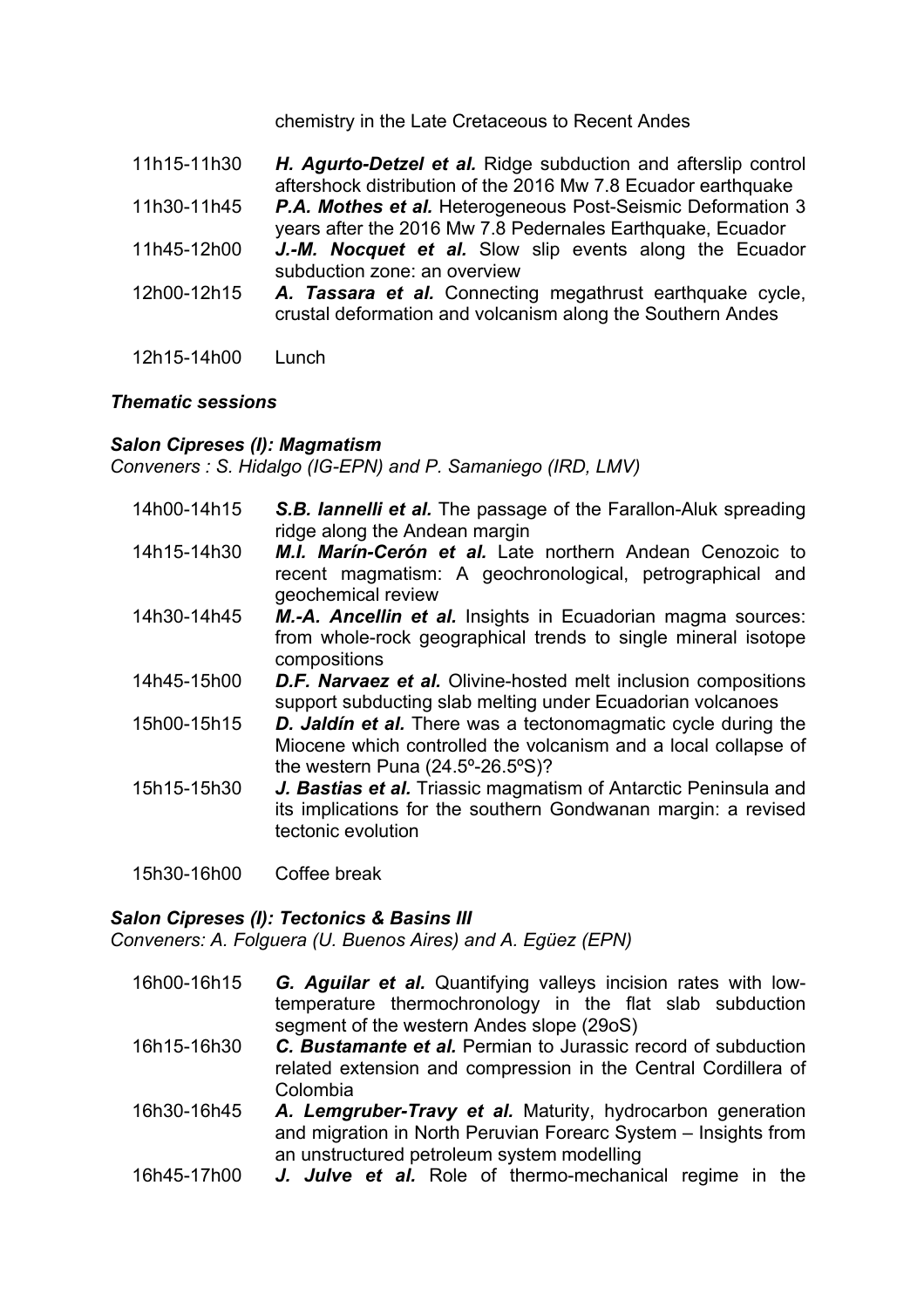geometry of crustal detachment levels

17h00-18h30 Poster session

#### *Salon Los Alamos (II): Seismology I*

*Conveners: J.-M. Nocquet (IRD, Geozur) and A. Meltzer (Lehigh University)*

| 14h00-14h15 | M. Vallée et al. Multiple seismological observations of the<br>prompt elastogravity signals highlight their potential for<br>earthquake monitoring                                   |
|-------------|--------------------------------------------------------------------------------------------------------------------------------------------------------------------------------------|
| 14h15-14h30 | <b>B. Delouis et al.</b> Implementation of routine automated<br>FMNEAR waveform inversion for focal mechanisms in Ecuador                                                            |
| 14h30-14h45 | <b>B. Marcaillou et al.</b> Does regional-scaled vigorous fluid fluxes<br>reconcile thermal segmentation and interplate coupling<br>variations at the Ecuadorian subduction zone?    |
| 14h45-15h00 | M. Regnier et al. Seismic evidences for complex faulting<br>through the Gulf of Guayaquil, Ecuador                                                                                   |
| 15h00-15h15 | <b>D.E. Portner et al.</b> A new, comprehensive model for the<br>geometry of the Nazca slab down to 1,200 km depth derived from<br>teleseismic P-wave tomography and earthquake data |
| 15h15-15h30 | F. Courboulex et al. Are subduction earthquakes a threat for<br>Quito, capital of Ecuador, located ~170 km from the coast?                                                           |
|             |                                                                                                                                                                                      |

15h30-16h00 Coffee break

#### *Salon Los Alamos (II): Seismology II*

*Conveners: J.-M. Nocquet (IRD, Geozur) and A. Meltzer (Lehigh University)*

- 16h00-16h15 *F. Rolandone et al.* 2.5 years of spatio-temporal postseismic deformation from GPS following the 2016 Mw 7.8 Pedernales earthquake
- 16h15-16h30 *A. Meltzer et al.* Structural Control on Seismicity and Slip Behavior: Insights from 3D Tomography of the 2016 Mw 7.8 Pedernales Ecuador Earthquake Sequence
- 16h30-16h45 *C. Chalumeau et al.* Repeating aftershocks of the 2016 Mw 7.8 Pedernales (Ecuador) earthquake highlight interactions between afterslip and seismicity
- 16h45-17h00 *S. León-Ríos et al.* 3D seismic tomography and seismotectonics of the Ecuadorian margin inferred from the 2016 Mw 7.8 Pedernales aftershock sequence
- 17h00-18h30 Poster session
- 18h30-19h00 Closing ceremony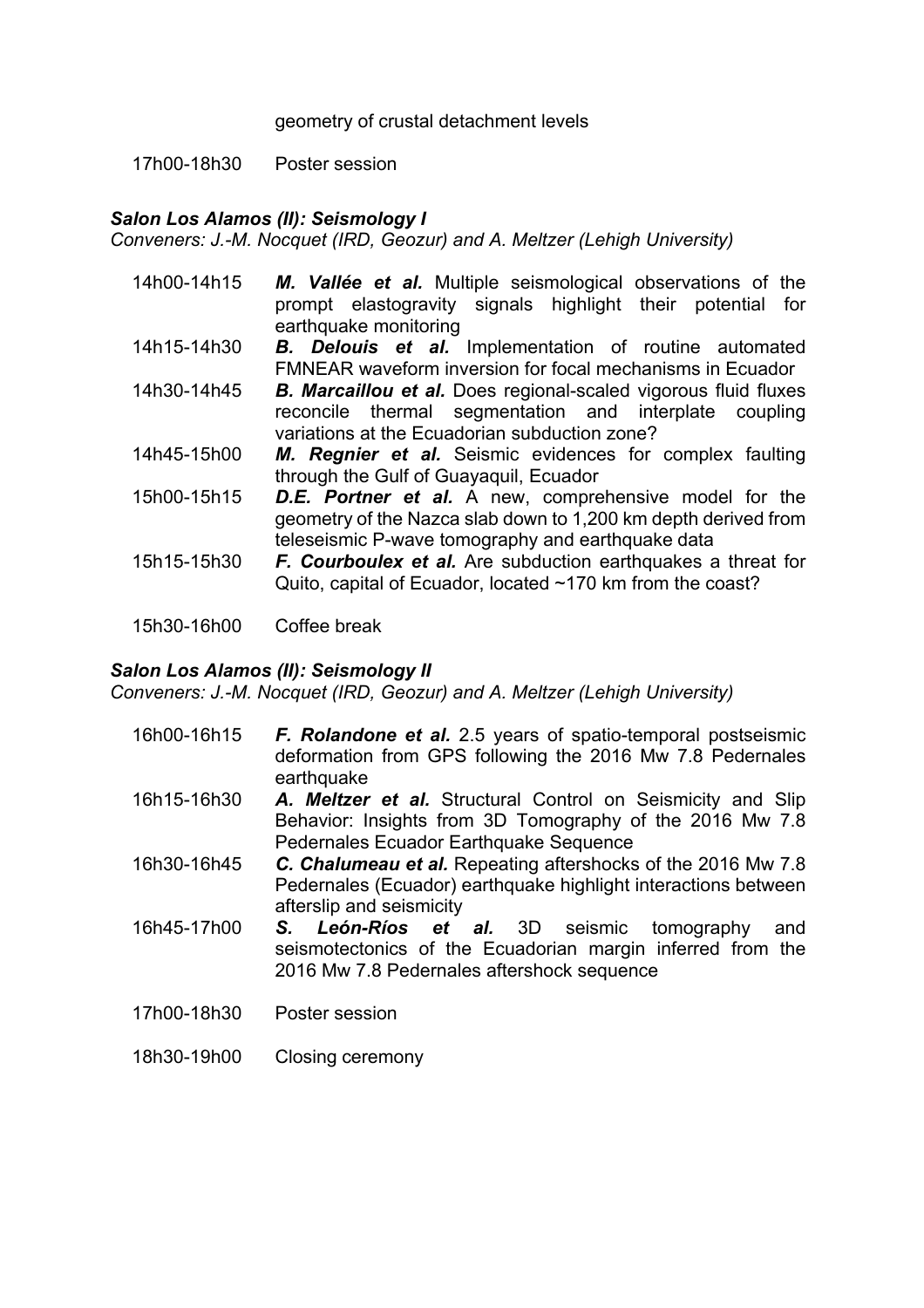# *Poster sessions*

# **September 24th**

#### *Active tectonics and deformation*

- *24-01 H. Mora-Páez and P. Mothes.* GNSS geodetic networks in Colombia and Ecuador: a tool to understand the North Western corner of South America
- *24-02 S. Lizarazo et al.* Three dimensional GPS velocities and strain rate distribution in Colombia
- *24-03 O. Guzmán et al.* Chronological and geomorphological evolution of the fluvial terraces in the South Andean flank of Venezuela Andes. Climate and tectonic implications
- *24-04 D. Saqui et al.* New data and updated interpretation of the Billecocha Fault System, using geomorphological and geophysical evidence, Imbabura Province, Ecuador
- *24-05 P. A. Espín Bedón et al.* Deformation monitoring from Synthetic Aperture Radar Interferometry (INSAR) Sentinel data in Quito, Ecuador
- *24-06 C. Campos et al.* Geomorphology of alluvial terraces along the Tena River in the Eastern Flank of the Andes of Ecuador
- *24-07 J. Guerra et al.* Geometry and kinematics of the shallow northern segment of the Quito Fault System
- *24-08 F. Gutiérrez et al.* New tectonic evidence of the 1955 Cotacachi earthquake (Mw 6)
- *24-09 A. Cisneros et al.* Subduction versus crustal tectonics: impact on southern Ecuadorian margin uplift -quantification of uplift rates and modelling of marine terraces
- *24-10 A. Combey et al.* Archaeoseismology in the Inka Sacred Valley and in the Cuzco region, an interdisciplinary approach for past seismic impacts characterization on Cultural Heritage as a new marker for paleoevents?
- *24-11 L. Rosell et al.* Active tectonics around the Cusco City, Perú: Record of earthquakes in the last 14,000 years, from paleoseismological data
- *24-12 E. Aguirre et al.* Active faulting, paleoseismology and seismic hazard in forearc of southern Peru: First evidence of a crustal earthquake in the 19th century
- *24-13 A. Palomino et al.* Structural geormophology and paleoseismology in the Altiplano of Peru: First geological evidence of the 1950 earthquake
- *24-14 B. García et al.* Impact of a paleo-earthquake and debris flow in Pikillaqta collapse, Cusco-Perú
- **24-15** *B. Gérard et al.* Differential exhumation driven by Tectonic processes in the Abancay deflection (Peruvian Andes)
- *24-16 A. Albornoz et al.* Structural model of the basement and its relationship with the Holocene activity of Antuco Volcano, Biobío Region, Chile
- *24-17 C. Peña and A. Tassara.* Structural model of the basement and its link with the volcanic activity of the Mocho-Choshuenco Volcanic Complex, Southern Andes, Chile
- *24-18 C. Cabello and A. Tassara.* Basement structure underneath the sourthern volcanic zone of the Andes: Linking tectonics and volcanism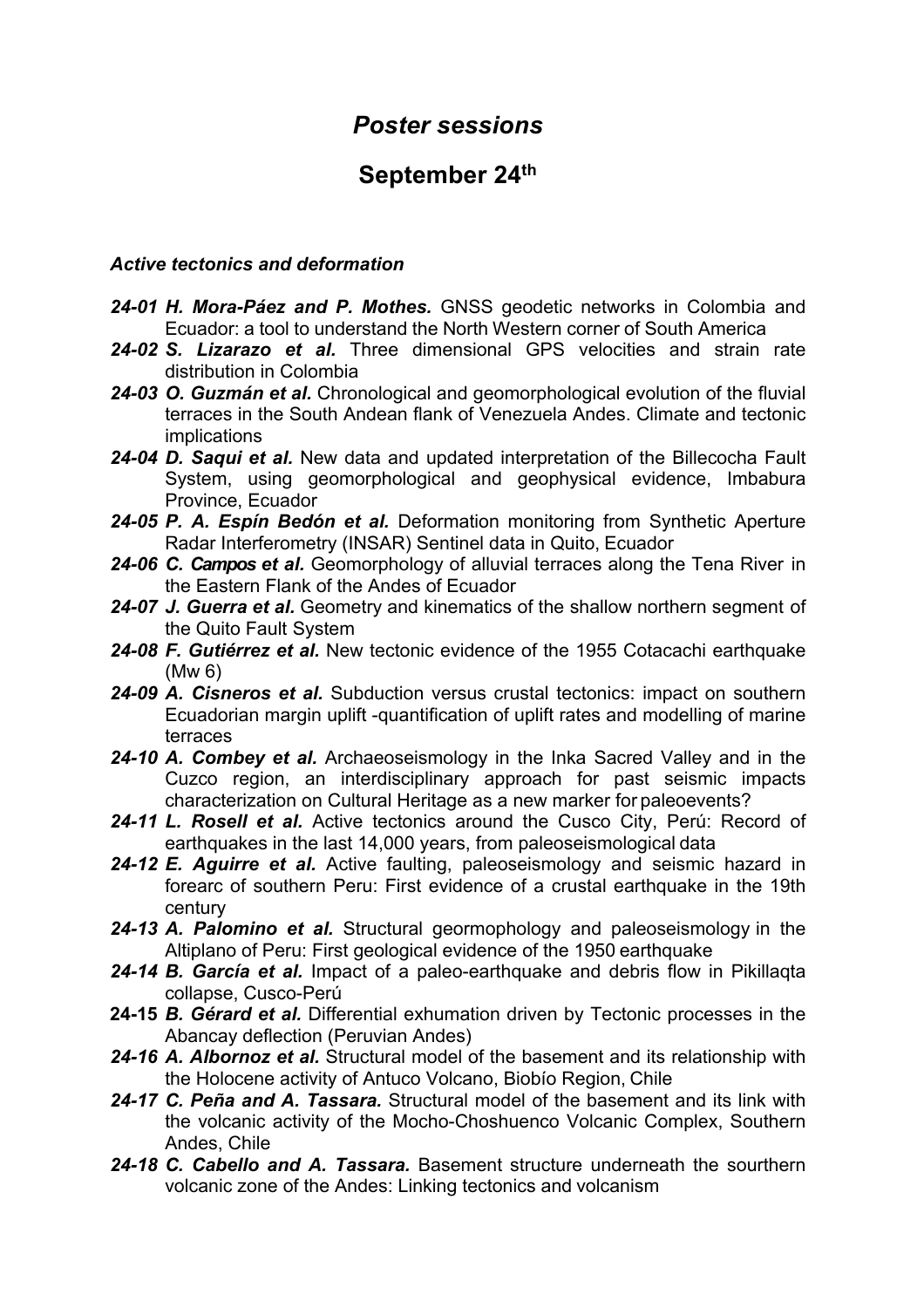- *24-19 J. Jacay.* Geological aspects of paleoseismisity and archeoseismology in the Rimac Valley, Lima-Perú
- *24-20 S. Perroud and G. De Pascale.* Preliminary remote mapping reveals recent strike-slip motion along the southern Liquiñe-Ofqui Fault, Chile
- *24-21 L. Jagoe.* Neotectonic and morphometric analysis of the Guañacos fold and thrust belt
- *24-22 A. Astort et al.* Domuyo deformation source from InSAR and Gravimetric data
- *24-23 A. Cabré et al.* Contribution of coherence-loss InSAR time series to map erosion in arid catchments of the Atacama Desert

#### *Andean structure imaged by geophysical studies*

- *24-24 L. Yegres.* 2-D modelling of the Crustal structure of Merida Andes Venezuela, from wide angle seismic and gravity studies
- *24-25 J. Sánchez-Rojas et al.* Variations of the crustal structure of Merida Andes Venezuela, observations from gravity data analysis and modeling
- *24-26 S. Araujo et al.* Seismic tomography of the continental wedge and geometry of Nazca slab beneath Ecuador
- *24-27 W. Ben Mansour et al.* Interaction between volcanisms inland and the spreading center: example of Galápagos archipelago
- 24-28 C. Condori et al. Upper crustal velocity structure beneath Northern Peruvian Andes from ambient noise tomography
- *24-29 J. Assunção and V. Sacek.* Nazca plate buoyancy and mantle convection under the Pantanal Basin
- *24-30 C. Rivadeneyra-Vera and M. Bianchi.* A narrower belt of sub-Andean thin crust constrained by new measurements of crustal thickness in the central part of South America
- *24-31 D. Díaz et al.* Geophysical imaging of the Chilean subduction zone beneath the Antofagasta region
- *24-32 M. Muñoz.* The Pampean slab is not flat

#### *Volcanology*

- *24-33 J. Salgado et al.* New observations on the recent activity from Sumaco Volcano, based on geochronology, stratigraphy and geochemistry
- *24-34 S. Santamaria et al.* New groundmass K-Ar ages of Iliniza Volcano, Ecuador
- *24-35 M. Almeida et al.* New constraints on the geological and chronological evolution of the Cotacachi-Cuicocha Volcanic Complex (Ecuador)
- *24-36 V. Valverde et al.* Geology and petrogenesis of Pulumbura volcano (Western Cordillera, Ecuador)
- *24-37 E. Telenchana et al.* Lithological units of Chiles Volcano.
- *24-38 J.-L. Le Pennec et al.* The Incahuasi resurgent caldera (Ayacucho Province, Peru), a site of high-magnitude explosive eruptions in Miocene times
- *24-39 W.F. Navarrete et al.* The Cubilche Volcanic Complex, Imbabura province, Ecuador: a first investigation of its evolution and petrology
- *24-40 S.P. Solano et al.* Source and emplacement conditions of a directed blast deposit at Huarmi Imbabura volcano, Ecuador
- *24-41 N. Vizuete et al.* Geochronology, eruptive source parameters and dynamism of the "San Marcos" event at Nevado Cayambe Volcano, Ecuador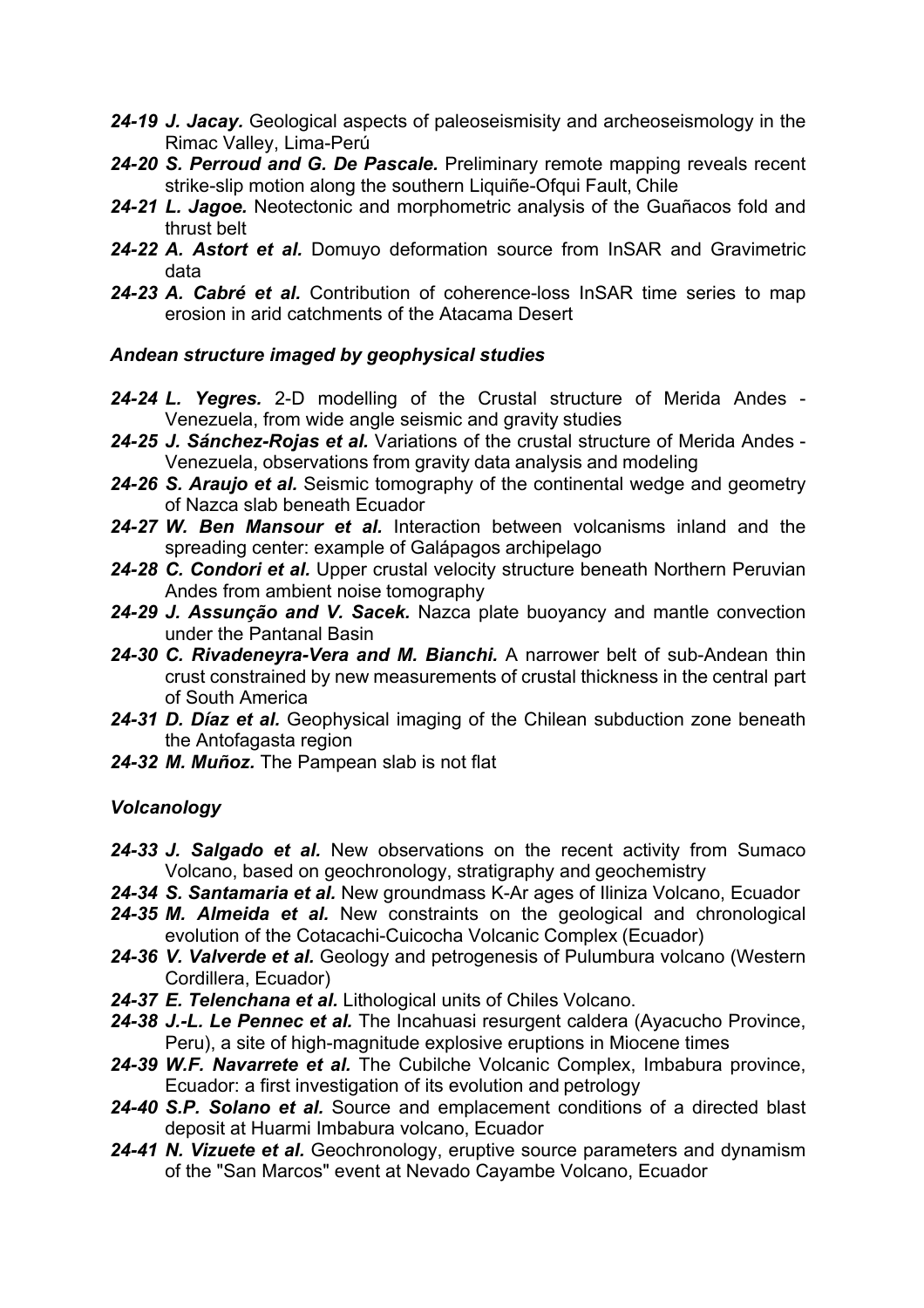- *24-42 M. Córdova et al* Determining the volume of Pifo Pumice Layers, a major Plinian fall from Chacana Caldera – Ecuador
- *24-43 A. Guerrero et al.* Assessment of thephra-fall effects and physical vulnerability of roofs in the city of Arequipa, Perú
- *24-44 J. Cuno et al.* The Sacarosa Tephra-fall Deposit Emplaced by a Plinian Eruption of Misti Volcano, Southern Peru at <=33.7 ka
- *24-45 R. Parra.* Influence of the startup period from initial conditions in modeling the dispersion of volcanic ash in Ecuador
- *24-46 B. Bernard et al.* Dispersion of volcanic ash clouds in Ecuador: a 20 years perspective
- *24-47 E. Arapa et al.* Assessing physical vulnerability and modeling flash floods and debris flows in the City of Arequipa, Perú
- *24-48 E. Telenchana et al.* The new potential volcanic hazard map of Guagua Pichincha Volcano, third edition 2019
- *24-49 A. Proaño at el.* New hazard map of Atacazo-Ninahuilca Volcanic Complex, Ecuador
- *24-50 N. Sainlot et al.* Pb-Sr isotope temporal variations on juvenile ash samples from the last eruptive period of Tungurahua volcano (1999-2016)
- *24-51 D. Yaguana et al.* Morphological changes of the crater in the Tungurahua volcano, Ecuador, from 2002 to 2016: Implications for volcanic hazards
- *24-52 F.J. Vasconez et al.* Magma output rates of Pululahua, the largest Ecuadorian dome complex

## **September 25th**

#### *Tectonics & Basins*

- *25-01 A. Piraquive et al.* Eocene post-orogenic emplacement of the Santa Marta Batholith by extrusion within an overthickened crust, Sierra Nevada de Santa Marta, Colombia
- *25-02 M.A. Bermúdez et al.* Deriving the complete history of eroded batholiths from magmatic cooling to exhumational cooling using multiple numerical models, Antioquia batholith in the Central Cordillera of Colombia case study
- *25-03 M.A. Bermúdez et al.* Differential exhumation along the southern termination of the Bucaramanga fault discriminated by detrital and quantitative thermochronology
- *25-04 F. Muñoz et al.* Velocity structure and ongoing tectonic deformation of the northern Middle Magdalena Valley, Colombia
- *25-05 J. Vanegas et al.* Cretaceous fringing arcs in the Northern Andes
- *25-06 D.S. Avellaneda Jiménez et al.* Early Cretaceous roll-back related metamorphism in the Northern Andes: Upper plate insights
- *25-07 D. Mejía et al.* Late Jurassic arc related metamorphism in the Northern Andes
- *25-08 A. Kammer.* Structural framework of a Northandean Cretaceous subduction cycle
- *25-09 E. Romero et al.* High-resolution sedimentology in the Cerbatana Conglomerate Unit (La Victoria Formation – Honda Group, La Venta, Colombia) from Digital Outcrop Models (DOMs)
- *25-10 E. Duarte et al.* Provenance of the Caballos Formation in the Upper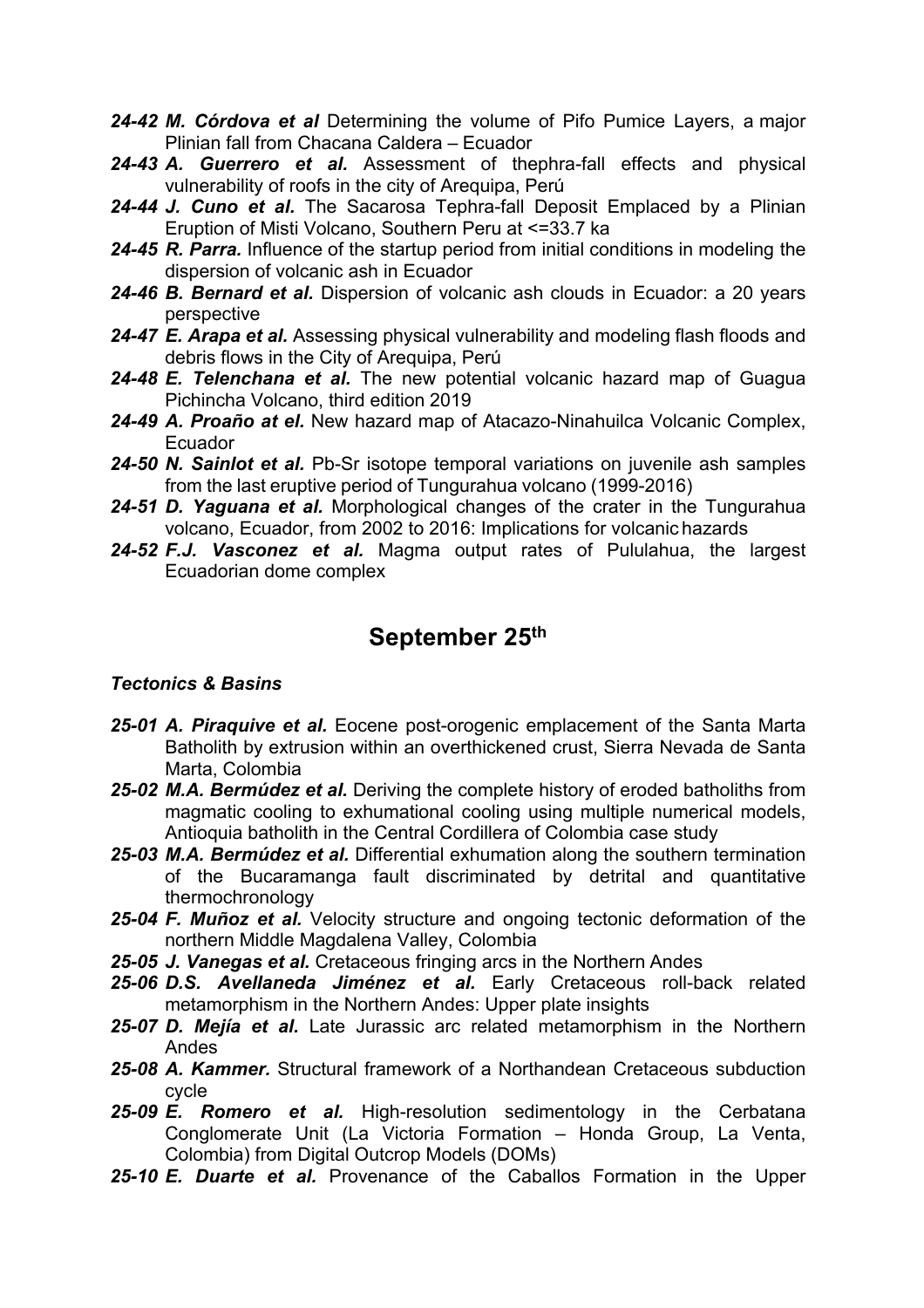Magdalena Valley and Putumayo basin, Colombia: climatic and tectonic implications

- *25-11 C. Bulois et al.* Active normal faulting along the compressional margin of the Santa Elena Peninsula region (Ecuador): inheritance processes of extensional settings related to active orogens
- *25-12 J. Enriquez et al.* Rigid basement translation in the hanging-wall block of the Jipijapa – La Rinconada fault system inferred from tectono- stratigraphic studies along the southwestern border of the Manabí Basin, Ecuador
- *25-13 E. Angulo and B. Beate.* Temperature Distribution and Zoning of the Geothermal Gradient in the Oriente Basin, Ecuador
- *25-14 S. Brichau et al.* First time-constraints on Ecuadorian Coastal Cordillera uplift: Geodynamic implications
- *25-15 A. Margirier et al.* New thermochronological constraints on the structural evolution of the Western Cordillera of the Ecuadorian Andes
- *25-16 M. Valarezo et al.* Quantifying relative rock uplift along the Ecuadorian coastal margin: an example on the use of high-resolution topographic data
- *25-17 E. Lezama et al.* Contractional deformation of the late Paleocene-middle Eocene foredeep and the initiation of an arc-trench system in Southwestern Ecuador
- *25-18 F. Guarderas et al.* Microstructures, deformation styles and tectonic history of the Cordillera Real of southern Ecuador
- *25-19 S. Rosero and R. Almeida.* Geological and Structural transect across the northernmost Cordillera Real
- *25-20 F. Chávez.* Lithological and structural characterization in the section Atillo-Macas (Cordillera Real-Ecuador)
- *25-21 M. Gonzalez et al.* Nature and distribution of recent sediments in the trench of the subduction margin of Ecuador
- *25-22 G. Montenegro et al.* The middle Miocene San Antonio Formation: Acoralline algae and rodolite bearing biostrome built in the La Cruz Fault footwall
- *25-23 M.J. Hernández Salazar et al.* Neogene evolution of western boundary of the Manabí basin controlled by the Jama Fault System
- *25-24 D. Barba and C. Witt.* Geochemistry of sedimentary rocks from the Progreso and Tumbes Basins: an approach to provenance and geodynamic evolution
- *25-25 M. Muthre et al.* Turbidites and megaturbidites of Ecuadorian subduction trench: paleoseismologic indicators?
- *25-26 A. Palencia et al.* Timing, opening style, heterogeneous extension and subsidence of the Progreso Pull-Apart Basin in Southwestern Ecuador
- *25-27 G. Villegas et al.* 2-D seismic reflection evidence for Mio–Pliocene tectonic inversion along the southwestern boundary of the Miocene Manabí Basin, Ecuador
- *25-28 S. Almagor et al.* Provenance analysis and radiometric dating of the Silante Formation; implications for the Miocene evolution of the Western Andes of Ecuador
- *25-29 C. Romero et al.* Stratigraphy of the Santiago Formation along the Patuca Santiago road section; implications for the evolution of southeastern Ecuador during the Jurassic
- *25-30 L. Sarmiento and R. Almeida.* Characterization of the Silante Fm. Along the Salinas-Lita Transect in Northern Ecuador
- *25-31 A. Aleman and W. Leon.* The Río Cañete Basin: Implications for the Mesozoic geodynamic evolution of the Peruvian margin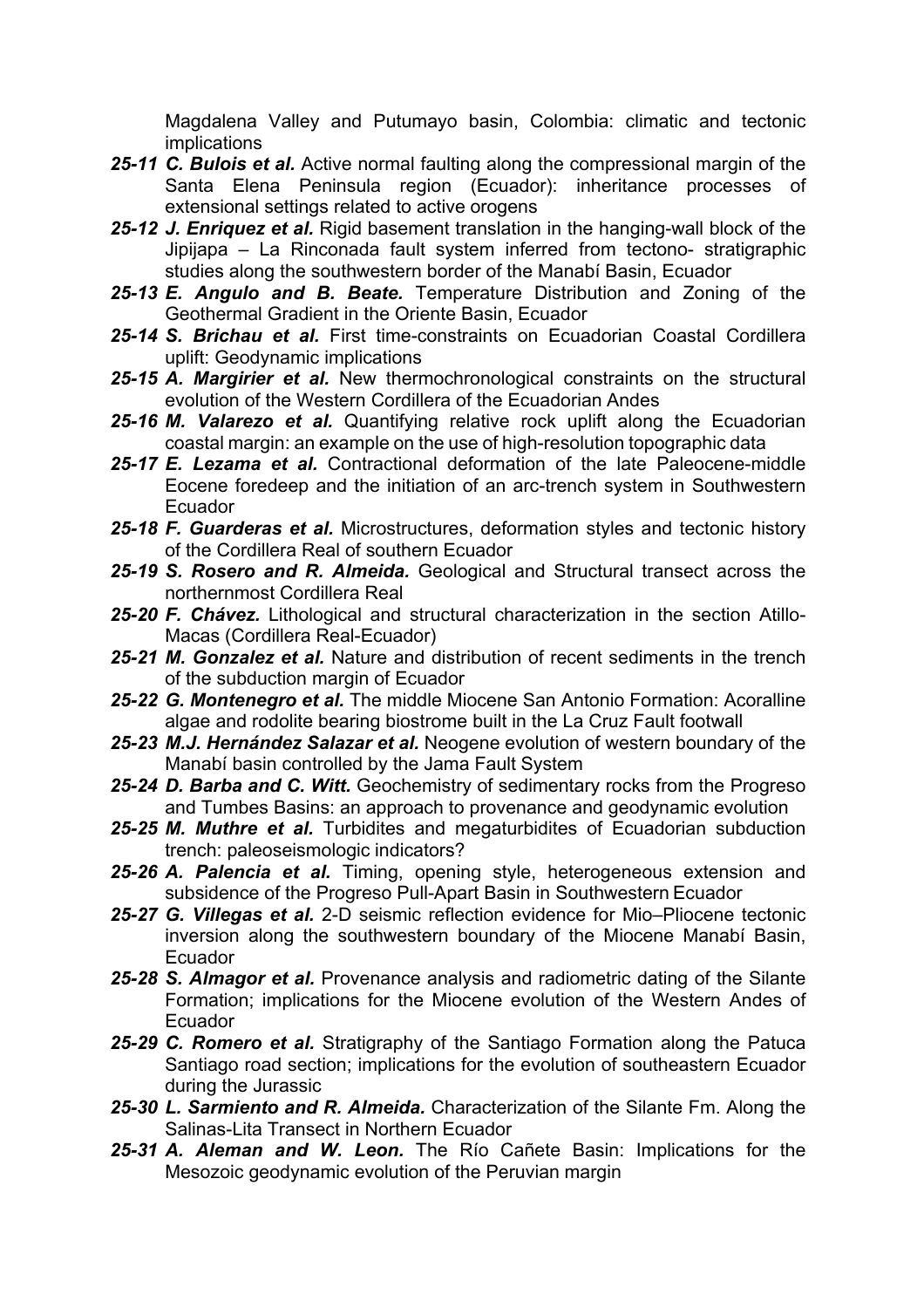- *25-32 M.C. Genge et al.* Long-term vertical movements and construction of the continental margin along the forearc of the central Peruvian Andes (6- 10°S)
- *25-33 J. Gonzalez and M. Uribe.* Morphostructural caraterization of the Cordillera Negra (Ancash), using open source software
- *25-34 K. Gaidzik et al.* Spatial variations in relative tectonic activity in the Colca catchment inferred from geomorphic indices, Central Andes
- *25-35 S. Lopez Velásquez et al.* The Cañari Formation (Early Silurian): U-Pb isotopes on detrital zircon and Palinomorphs data for a regional correlation of a significant unit in the Central Andes
- *25-36 C. Chavez et al.* Provenance of the middle Jurassic-Cretaceous sedimentary rocks of the Arequipa basin (South Peru) and implication for the geodynamic evolution of the Central Andes
- *25-37 C. Chávez et al.* Provenance sedimentary from Arequipa Tarapacá Basin, based on U-Pb detrital zircons, and Sm-Nd isotopes: implications for southwestern of Gondwana
- *25-38 E. Echaurren et al.* Double-vergent orogenesis in north Patagonia: different mechanisms of Andean deformation
- *25-39 G.M. Gianni et al.* Cretaceous orogeny, arc shifting and foreland dynamic subsidence linked to the Nalé flat-subduction event in Southern South America
- 25-40 S. Roya et al. Post-glacial deformation of the eastern Magallanes- Fagnano transform fault system, Tierra Del Fuego, Argentina
- *25-41 C. Arróspide and G. Aguilar.* Origin and evolution of the great Coastal cliff in Parque Nacional Pan de Azucar, Northern Chile (~26°S): Insight from marine erosion modeling
- *25-42 R. Quiroga et al.* Structural and Anisotropy of Magnetic Susceptibility study of the Neogene deformation recorded in Cordillera Frontal and Western Sierras Pampeanas, along the Valle Ancho-Sierra de Hualfín transect (27 ° 30'S): Preliminary Results
- *25-43 G. Fuentes.* Pre-orogenic structural control in west-vergent thrust system structure style, Northern Chile (20°30'-21°30'S)
- *25-44 A. Derycke et al.* Southern Patagonian foreland (~ 44 48° S) evolution: insight from low-temperature thermochronological approach
- *25-45 F. Gárate et al.* Morpho-structural analysis of the Neogene tectonic in the Precordillera of North Chilean at 25°S
- *25-46 A. Aguilar et al.* 3D tectono-structural analysis of Cuyo Basin tectonic inversion and its implication for oil bearing systems
- *25-47 D. Espinoza et al.* The inversion of inherited extensional faults during the Upper Cretaceous compressional event: geometry and evolution of the deformation in the Candeleros Range, Domeyko Cordillera, northern Chile
- *25-48 E.A. Rosselot et al.* Preliminary results on the tectonic genesis of the Cura Mallín Formation in the Southern Central Andes (36° - 39°S)
- *25-49 L. Guajardo et al.* Pseudotachylites as evidence of the paleoseismogenic zone of a Paleozoic accretionary prism, northern Chile (29ºS)
- *25-50 C. Sanchez et al.* Neogene basin infilling from cosmogenic nuclides (10Be and 21Ne) in Atacama, Chile: implications for paleoclimate and copper supergene enrichment
- *25-51 M. Rojas et al.* Biostratigraphic Evolution of the Southwestern Edge of the Neuquén Basin (Lower-Middle Jurassic), Chile
- *25-52 C. Santonja et al.* Tectono-stratigraphic evolution of the northeastern sector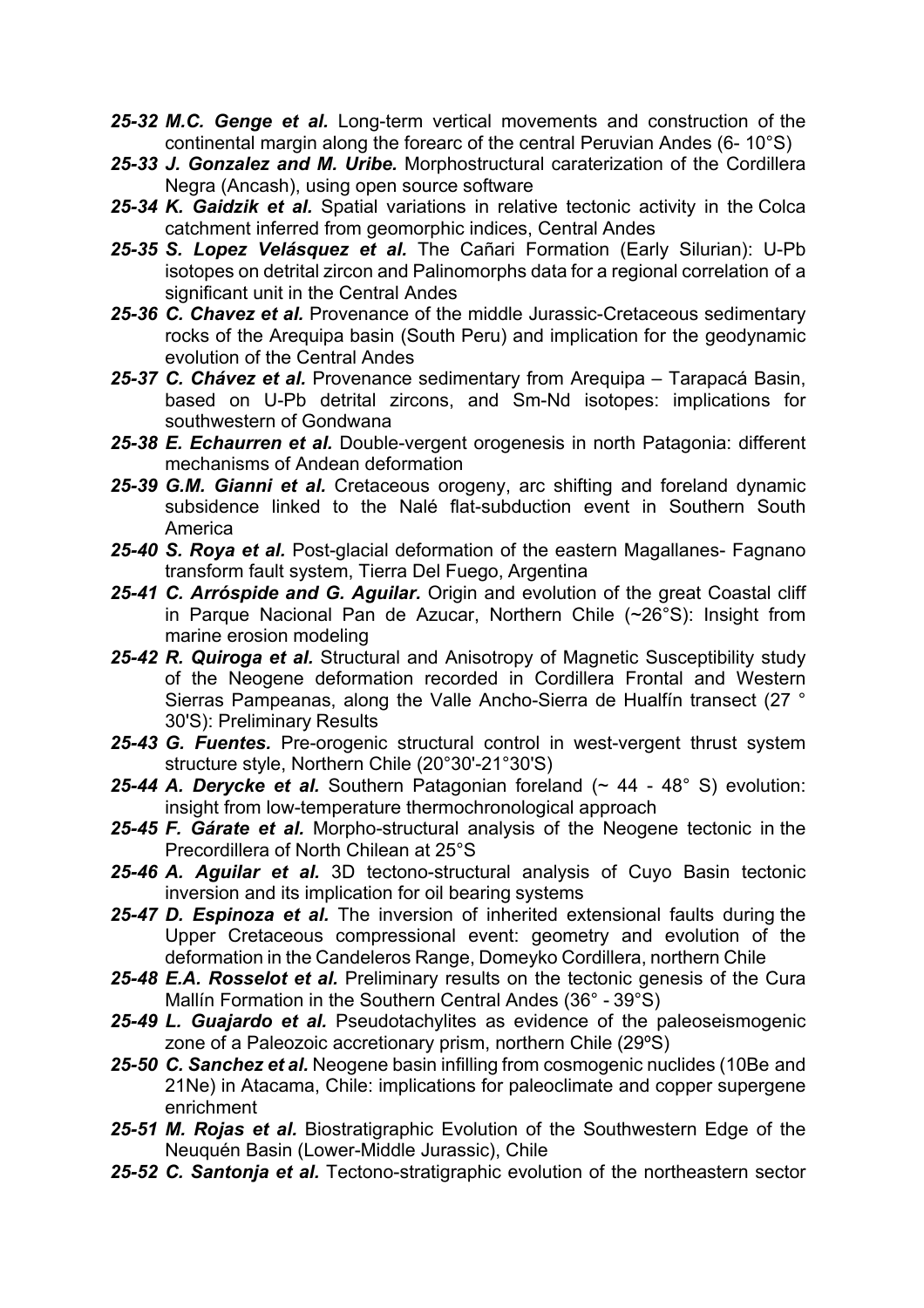of the Ñirihuau basin, north Patagonian Andes

- *25-53 F. Robledo et al.* Basin inversion and the role of inherited extensional structures in the forearc of northern Chile: The Late Cretaceous tectonic inversion of the Domeyko Basin in the Sierra de Varas segment, Andean Precordillera of northern Chile
- *25-54 M. Roddaz et al.* Provenance constraints on the Cretaceous- Cenozoic drainage evolution of the Amazon basin

### **September 26th**

#### *Magmatism*

- *26-01 Y. Mamani and J. Jacay.* New evidences of Triasic Jurasic volcanism in the north of Lima, Perú
- *26-02 D. Contreras.* Interaction between volcanic activity, coeval shear failure and epithermal ore deposit formation in the Paleocene-Eocene Belt, northern Chile (23-26°Lat.S)
- *26-03 J. Cerrón.* Nuevos datos e interpretación de las rocas volcánicas "Basalto Montero", Sur del Domo de Yauli, Junín – Perú
- *26-04 V. Piedrahita et al.* Magnetic fabric, petrography and timing of exhumation of the Palmitas protomylonictic granite, Colombian Northern Andes
- *26-05 K.S. Luengo et al.* The diachronous onset of the magmatic stages during the Paleozoic and Mesozoic in the Andean forearc at 24-27ºS
- *26-06 D. Jaldin et al.* Neogene activity of the Barrancas Bancas Fault and its relationship with Hydrothermal and volcanic activity
- *26-07 D.A. Llano Montenegro et al.* Cretaceous flux-driven anatexis in the Colombian Central Cordillera
- *26-08 L. Chavarría et al.* Geobarometry of the Jurassic plutonic rocks of the Central Cordillera of Colombia: tracking changes of crustal thickness in the Northern Andes
- *26-09 F. Villares Jibaja et al.* The Peltetec ophiolitic belt (Ecuador): evidence for early Cretaceous suprasubduction oceanic crust in the northern Andes
- *26-10 K. S. Macías Mosquera and Y. Rojas Agramonte.* Age, geochemistry and emplacement of the Pascuales plutons in western Ecuador and their geodynamic implications
- *26-11 J. Iglesias et al.* Petrogenesis and evolution of the Altar volcano deposits (Ecuador)
- 26-12 F. Nauret et al. Lower crustal vs. mantle wedge fingerprint in the Ecuadorian arc magmas: Contribution of Pb isotopes from the Cotopaxi volcano
- *26-13 M. Restrepo et al.* Granitic intrusive rocks in southern Colombia: missing link of the north Andean Jurassic magmatic belt
- *26-14 E. Guerrero.* Cinturones metalogénicos en base a principales yacimientos metalíferos del Ecuador

#### *Seismology*

*26-15 Y. Font et al.* Slab curvature in Ecuador and plate interface geometry

*26-16 V. Simbaña and S. Vaca.* Characterization of seismic swarms in the Punta Galera area (Ecuador) and their relationship with seismic and aseismic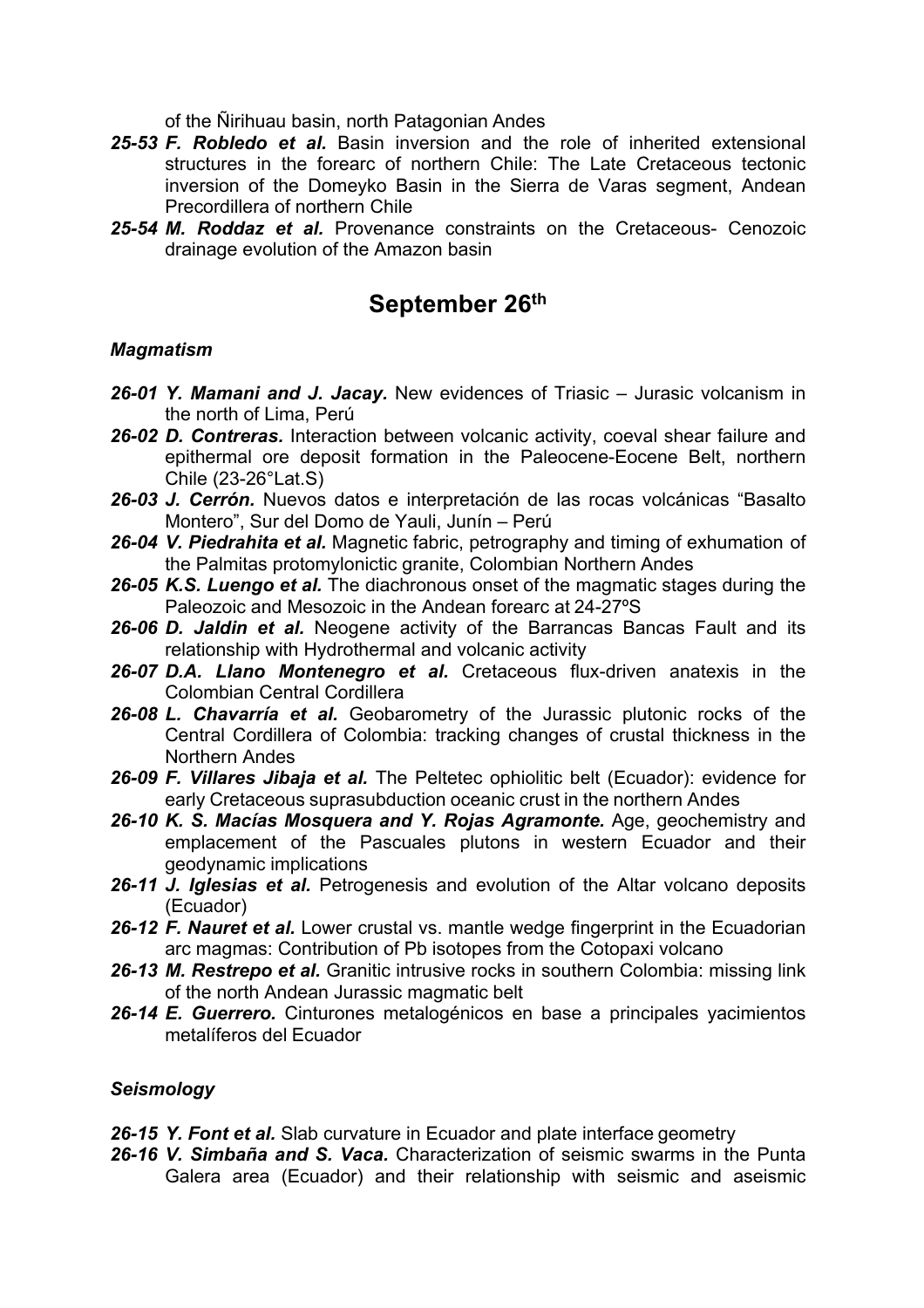processes

- *26-17 S. Vaca et al.* Focal mechanism solutions using Waveform Inversion: A new catalogue for Ecuador
- *26-18 P. Jarrin et al.* A new Interseismic Velocity Field along the Northern Andes
- *26-19 Q. Bletery and J.-M. Nocquet.* When a slow slip event meets another
- *26-20 C. Koch et al.* Shear wave velocity structure of the Ecuadorian forearc and the relationship to the mega-thrust zone
- *26-21 A. Galve et al.* The HIPER marine geophysical project to a high-resolution imaging of the Pedernales earthquake rupture zone
- *26-22 M. Segovia et al.* The 2012-2013 Slow Slip Event at La Plata Island in the Central Subduction Zone of Ecuador
- *26-23 P. Mothes et al.* Regional geodetic displacements in response to the 6.1 MLv Santa Elena Subduction Earthquake, 31 March 2019, Ecuador
- *26-24 H. Agurto-Detzel and D. Rivet.* Seismic velocity changes in the region affected by the Mw 7.8 Pedernales (Ecuador) earthquake from crosscorrelation of ambient seismic noise
- *26-25 G. Ponce et al.* Looking for the southermost border of the North-Andean Sliver
- *26-26 O. Ortiz and P. Reyes.* A high-resolution local seismic network in the Southeast of Ecuador: Preliminary results
- *26-27 E.D. Mercerat et al.* A textbook example of lithological site effect in the Ecuadorian Pacific coast: the Cojimies-Chamanga case study
- *26-28 D. Pacheco et al.* Imaging the Quito basin using ambient seismic noise
- *26-29 J.G. Barros López et al.* Geophysical characterization of the subsoil using several methods: the case of the city of Pedernales after the Mw7.8 earthquake on April 16, 2016
- *26-30 F. Rondón et al.* Determination of the basement depth in Portoviejo, Ecuador, using active seismic methods
- *26-31 A. Laurendeau et al.* Toward understanding the seismic response of the Quito basin (Ecuador) using microtremor H/V spectral ratios
- *26-32 M. F. Reyes Once et al.* Characterization of the seismic response of the Quito basin applying the method of horizontal components to vertical (H /V) ambiental noise
- *26-33 J. Marinière et al.* Probabilistic seismic hazard assessment in Ecuador: towards subduction interface source models combining seismic and geodetic data
- *26-34 M. Schmitz et al.* Principal results of the Portoviejo seismic microzoning project
- *26-35 M. Schmitz et al.* Preliminary response spectra for seismic microzones in **Quito**
- *26-36 I. Pozo and G. Montalva.* Estudio de la variabilidad del parámetro de decaimiento espectral kappa l<sup>o</sup> en Chile
- *26-37 C. Rivas et al.* Seismic activity beneath the Iglesia Valley between the Andean Frontal Cordillera and the northern Precordillera, Argentina
- *26-38 B. Derode et al.* New real-time FMNEAR implementation in Chile: An advanced seismic catalogue by systematic determination of focal mechanisms, and observation of subsequent statistical seismic source parameters variations
- *26-39 M. Carvajal et al.* Large tsunamigenic slip-deficit threatens the most populated coast of Chile